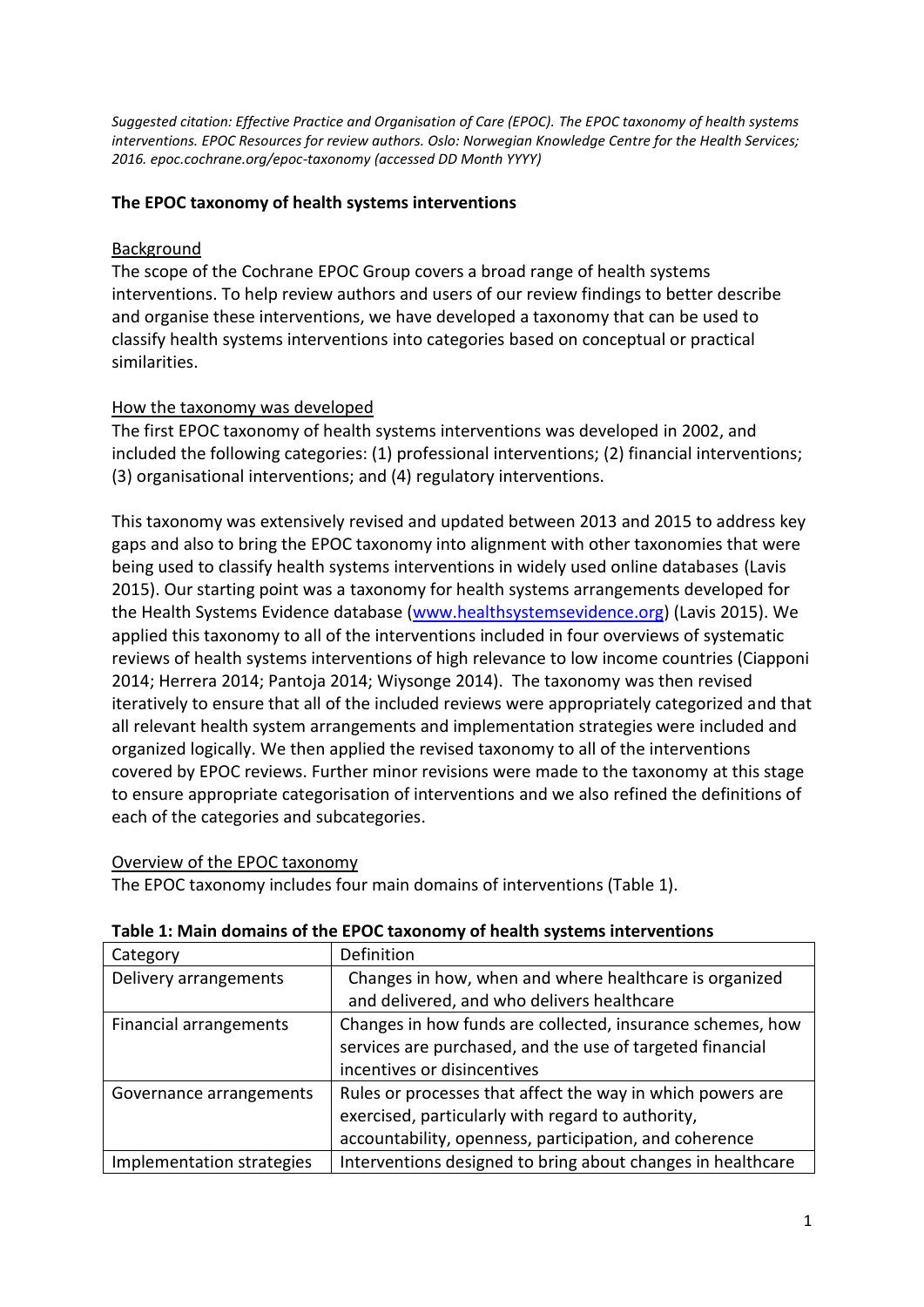| organizations, the behaviour of healthcare professionals or |
|-------------------------------------------------------------|
| the use of health services by healthcare recipients         |

Each of these main domains includes a number of categories and subcategories, and these can be viewed [here.](http://epoc.cochrane.org/epoc-taxonomy)

We recognise that there is overlap between categories and subcategories, and that some interventions could be classified in more than one category. For example 'telemedicine' is classified as an ICT intervention and could also be classified as a change in where care is provided and a change to the healthcare environment. If review authors are concerned about overlap we advise that they address this when writing the protocol, or in the update of a review, by focusing on the function of the intervention within the context of their review. We welcome suggestions on how the EPOC taxonomy can be improved – please send suggestions to [epoc@ndph.ox.ac.uk](mailto:epoc@ndph.ox.ac.uk)

We also recognise that there is no universally agreed upon classification system for health systems interventions and that any system for categorising health system interventions is, to some extent, arbitrary. However, we hope that this taxonomy will facilitate explicit and systematic synthesis and interpretation of the existing body of evidence on health systems interventions across studies.

## How review authors can use the EPOC taxonomy

Review authors can use the taxonomy in a number of ways:

- To understand and explore the scope of EPOC
- To see [where reviews have been undertaken](http://epoc.cochrane.org/our-reviews) and where gaps exist. Some of these gaps are reflected in a list of [priority review topics](http://epoc.cochrane.org/our-priority-topics-2015)
- To explore where a proposed intervention would fit into the taxonomy. This may help in conceptualising interventions, and developing inclusion criteria, when planning a new review or an update
- To group interventions in reviews that include multiple types of interventions for a particular group of people (e.g. people with multimorbidity in primary care or community settings) or to improve a particular outcome (e.g. the proportion of health professionals serving in rural and other underserved areas). In such reviews, the taxonomy may also be helpful as a framework for exploring heterogeneity

We recognise that individual subcategories within the EPOC taxonomy can be further broken down into groups of related interventions and that the taxonomy does not provide this level of detail. Review authors can draw on existing taxonomies for a specific subcategory of intervention to further differentiate and organise interventions for a particular review. Examples of where this has been done include the review of interventions to reduce corruption in the health sector (Gaitonde 2010) and the review of interventions for improving coverage of child immunization in low- and middle-income countries (Oyo-Ita 2011).